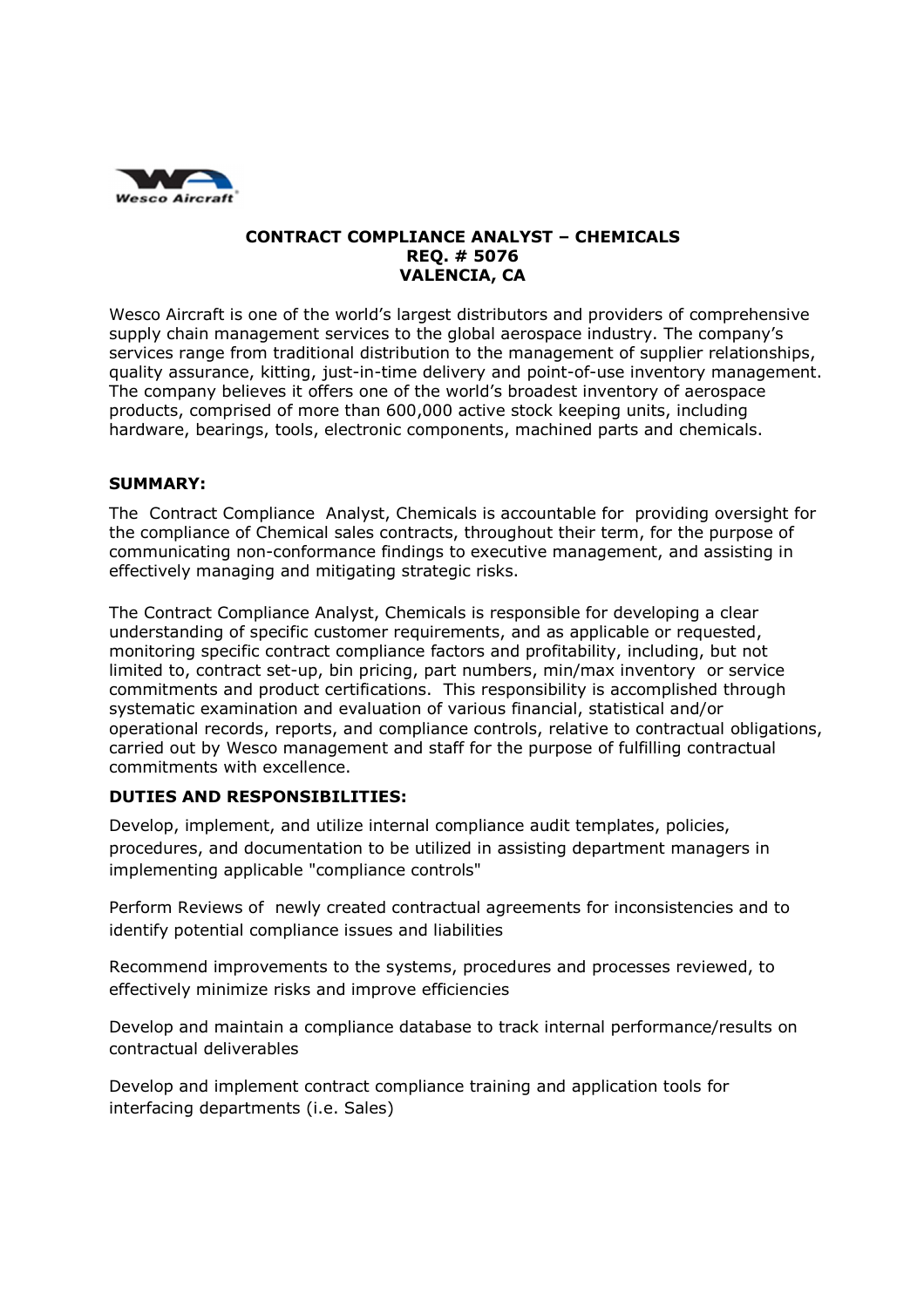Develop procedures, schedules, priorities, and programs for achieving audit objectives and goals

Interview management and staff to help identify adequacy of controls for new contracts and contractual changes

Create, submit, and communicate audit findings and reports to Wesco executive management, as required

Proactively recommend contract changes, based on customer trends, and foreseeable needs

Assist in developing procedures for specialized contractual billing processes.

Review for account integrity and Issue corrective actions when necessary

Report account status to appropriate authorities in finance as required

Lead contract compliance project teams, when necessary

Contribute to the continuous effort to ensure operations and process improvements include contractual compliance specifics

Train, mentor and monitor staff on all aspects of position.

Participate in Performance Management projects/tasks as directed by the Director of Sales Performance Management

Attend management meetings and/or company-sponsored training, as required

Perform other duties as assigned

## **REQUIREMENTS:**

- Bachelor's Degree in Business, Accounting, Finance or Audit- or equivalent industry experience
- Minimum of 7 years experience in contract administration or compliance, preferably within the Aerospace industry
- Previous Sales, Accounting, or Customer Service experience is preferred
- Demonstrated ability to analyze and recommend effective and corrective actions, necessary to ensure contract compliance
- Proven ability to make educated or experiences decisions through a strong understanding of industry contracts, policies, obligations, and commitments
- Strong principles and practices of internal contract compliance research, auditing, analysis, and report preparation
- Ability to comprehend and analyze moderately complex contracts and identify and track deliverables
- Ability to compile audit data, measure contract compliance, and present the findings in the report form or formal presentation form, as required
- Strong ability to interface and communicate well with all levels of personnel
- Ability to effectively lead, train, supervise and motivate others to successfully